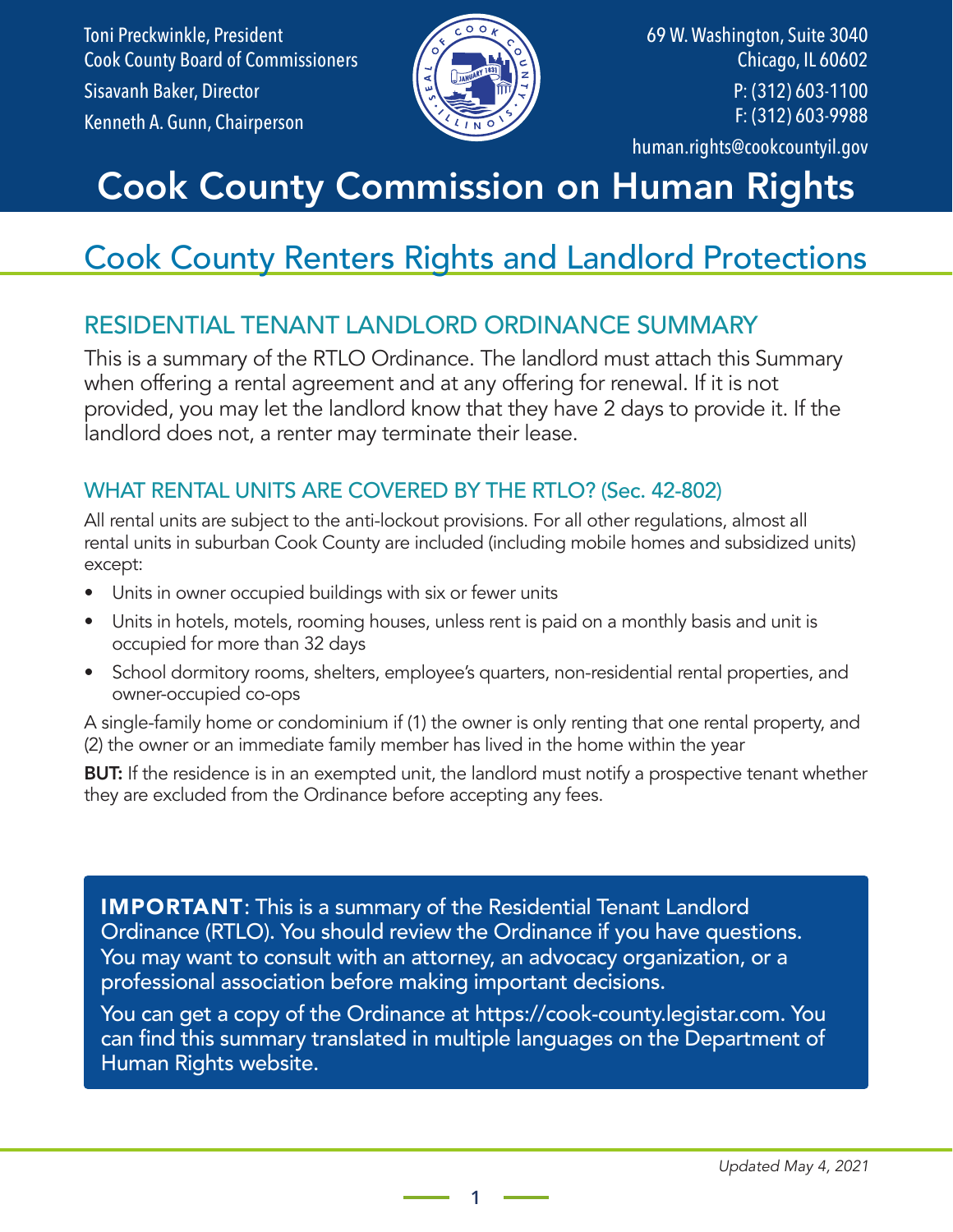#### LOCKOUTS PROHIBITED (Sec. 42-813)

This section applies to every residential rental unit. There are no exceptions.

• A landlord may not change or remove the locks, remove doors of a rental unit, cut off heat, utility or water service, remove tenant's personal property, or interfere with the tenant's use of the apartment.

**REMEDY:** The tenant may sue the landlord to get back into the unit, attorney's fees, and damages (twice the actual damages or 2 months' rent, whichever is greater).

#### WHAT ARE THE TENANT'S RIGHTS? (Sec. 42-805)

The tenant has the right to:

- A "habitable" unit and property maintained in compliance with the relevant building codes (Sec. 42-805(C))
- Adequate heat
- 48-hour notice before the landlord enters the unit except in emergencies
- A home free of bedbugs
- General rules, which must be in writing, about the tenant's use and occupancy of the unit.

#### WHAT DOES THE TENANT HAVE A RIGHT TO KNOW? (Sec. 42-805)

The landlord must disclose certain information to the tenant:

- The owner's or manager's name, address, and telephone number, including when there is a change of ownership
- Estimated or average utility costs for the past 12 months paid by the tenant to the landlord or utility company, if known by the landlord
- If the property has had any building code violations in the last year
- If a municipality or other utility company threatens to cut off utility service
- If the property has any known lead hazards
- If the landlord has or gets a foreclosure notice.

REMEDY: If the landlord does not disclose this information, the tenant must give the landlord a notice of 2 business days and wait to see if the landlord provides the information. If not, the tenant may be able to end the rental agreement.

#### WHAT CAN BE INCLUDED IN A LEASE? (Sec. 42-804)

A written or verbal lease agreement may not include certain provisions, including:

- Giving up rights to notices (like a 5-day notice)
- Giving up the right to a jury trial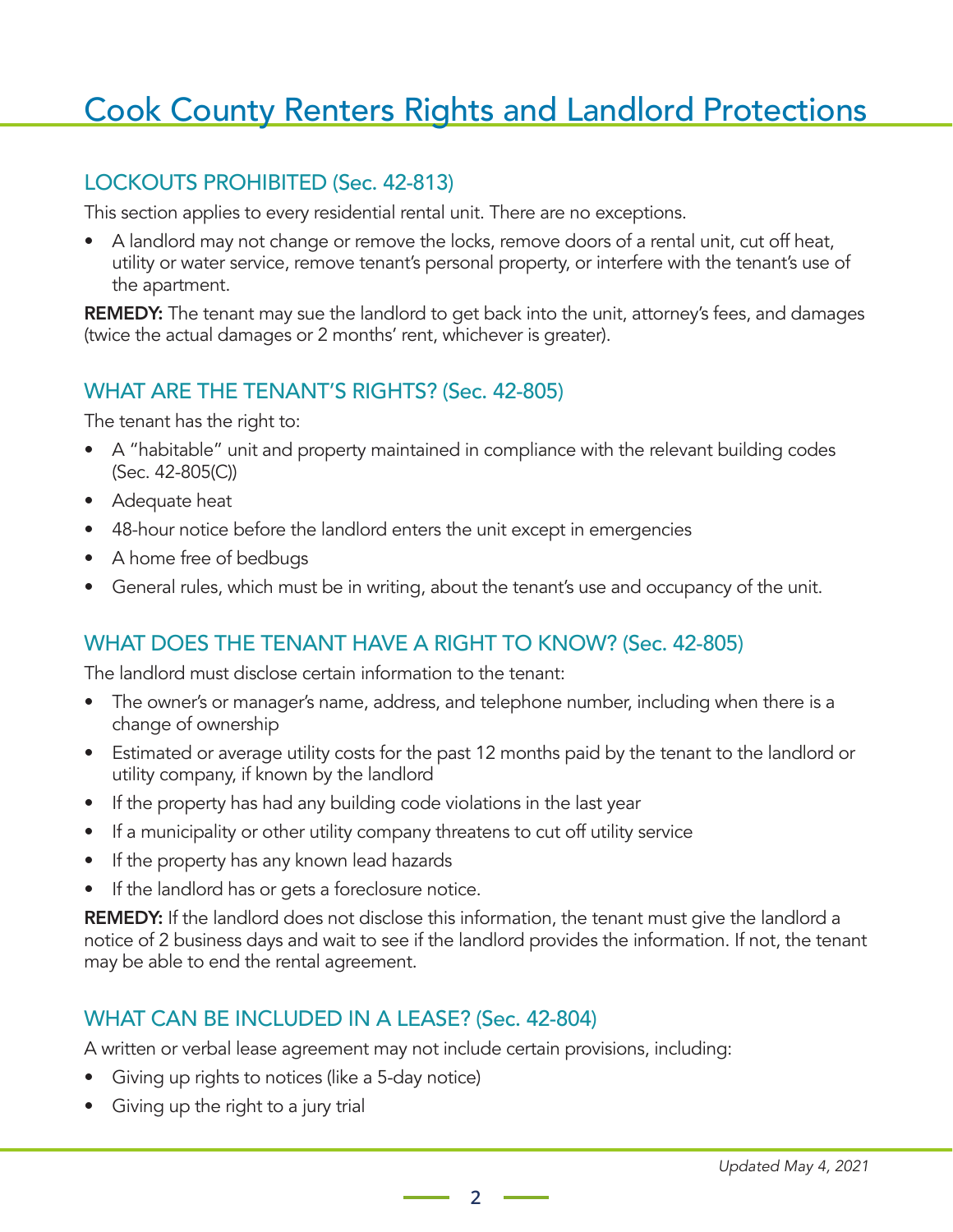- Preventing the tenant from saying negative statements about the landlord
- Requiring the tenant to give a longer amount of notice for moving than the landlord gives the tenant for not renewing the lease
- Letting the landlord apply rent payments to other costs that the landlord charges to the tenant (like utilities)
- Setting late fees of more than \$10 if the rent is \$1000 or below and more than \$10 plus 5% for any amount of rent over \$1000
- Requiring the tenant to pay attorney's fees in an eviction case.

#### WHAT CAN THE TENANT DO IF THE LANDLORD DOES NOT MAINTAIN THE UNIT? (Sec. 42-806)

The tenant must give the landlord a written notice and time to make repairs. If the landlord does not make repairs after notice of 14 days, the tenant may:

- Hold back a reasonable portion of rent to reflect the reduced value of the unit;
- Make minor repairs costing less than the greater of \$500.00 or one-half month's rent and submit receipts to the landlord to deduct that cost from rent
- End the lease when severe violations are present and vacate within 30 days
- File a court case for damages and injunctive relief
- In case of a fire or other disaster, find another place to stay and end the lease.

**BUT:** A tenant may not use these remedies if the tenant or guest caused the condition.

#### WHAT CAN THE TENANT DO IF THE LANDLORD FAILS TO PROVIDE ESSENTIAL SERVICES (HEAT, RUNNING OR HOT WATER, ELECTRICTY, GAS, OR PLUMBING)? (Sec. 42-806(D))

If the landlord fails to correct the condition after the tenant gives written notice, the tenant may:

After 24 hours –

- 1) Withhold a reasonable portion of rent to reflect the reduced value of the unit
- 2) Get services, and internet if the lease requires it, and deduct costs from rent after giving receipts to the landlord
- 3) Recover damages and reasonable attorney fees or
- 4) Make landlord pay for substitute housing until condition fixed.

After 72 hours –

- 1) End rental agreement and
- 2) Vacate unit within 30 days.

**BUT:** The tenant may not exercise this remedy if the tenant or utility supplier caused the condition.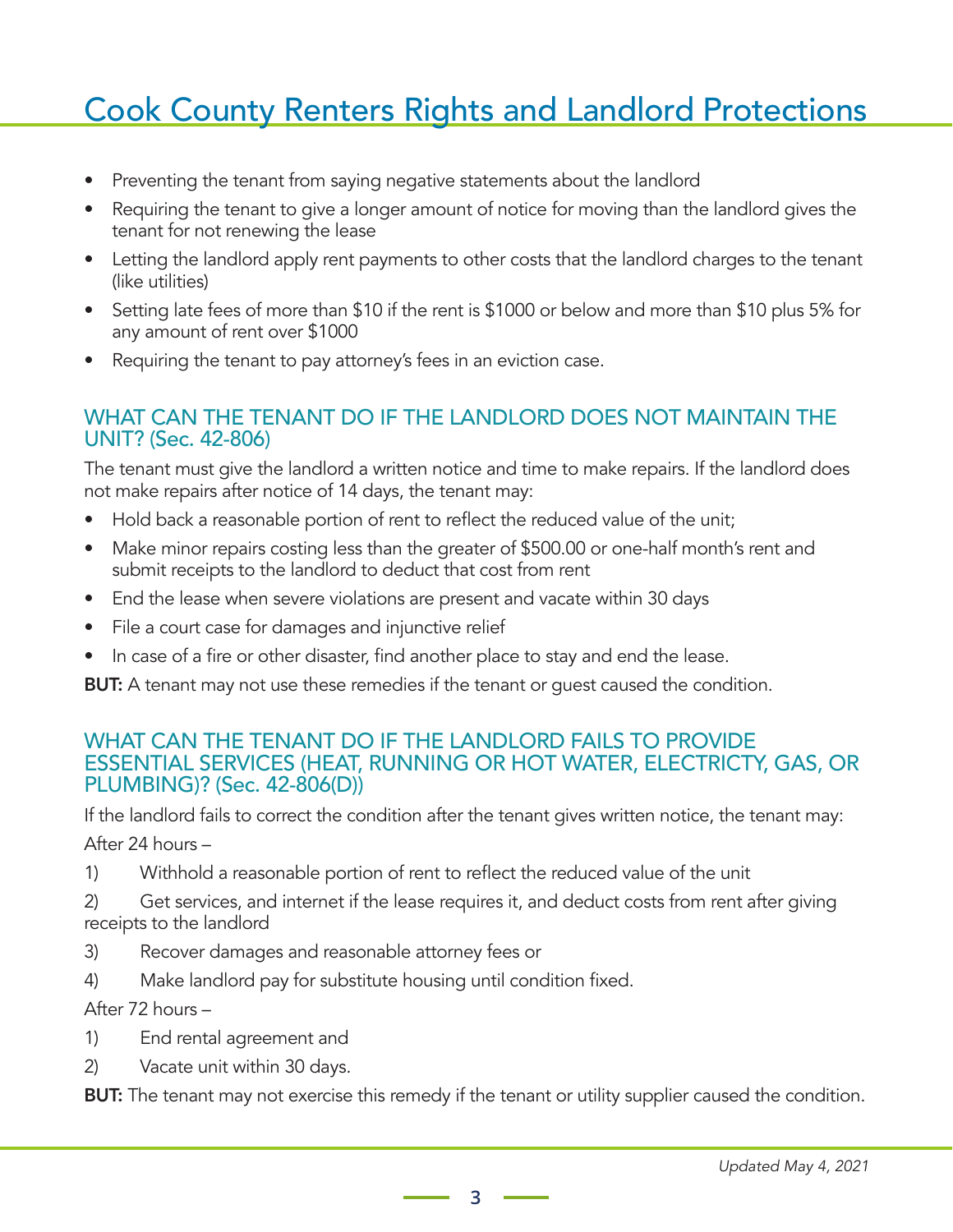#### WHAT ARE TENANT'S DUTIES UNDER THE ORDINANCE? (Sec. 42-807)

The tenant, the tenant's family, and invited guests must:

- Comply with the obligations imposed on tenants by relevant municipal codes
- Keep their unit safe, use appliances in a safe manner, dispose of their garbage, and not deliberately damage or remove any property
- Not disturb the other tenants
- Allow reasonable access to the unit with landlord notice of, for example, routine and emergency maintenance, unit inspections and to show the unit
- Notify the landlord in writing within 48 hours of seeing bed bugs.

#### WHAT ARE THE LANDLORD'S RIGHTS? (Sec. 42-808)

The landlord may adopt reasonable rules and regulations for the safety of their property and the convenience of co-located tenants. Landlords must provide a copy of the rules and regulations before the tenant moves in. If the landlord adopts the rules after the tenant moves in, the new rules do not apply to the tenant until the tenant agrees in writing.

#### CAN THE LANDLORD ACCESS A UNIT? (Sec. 42-808(B))

- A tenant must allow reasonable access to enter the unit if the landlord gives 2 days' notice by mail, telephone, written notice or other means designed in good faith to provide notice.
- A landlord may give a general notice to all tenants if the landlord needs to make a repair on common areas or in other nearby units.
- The landlord may enter the unit without prior notice if emergency or repairs require access immediately. If emergency access was necessary, the landlord must provide tenant with notice of entry within 2 days after the emergency entry.
- Otherwise, the landlord should enter at reasonable times (8:00 AM 8:00 PM or at tenant's request).

A tenant landlord may enter the rental unit to:

- Inspect the premises as required by a government agency
- Make necessary repairs, alterations, improvements where access is required.
- Supply necessary services
- Show the unit to a prospective purchasers or workmen
- Show the dwelling unit to prospective tenants within 60 days of the expiration of the rental agreement.

REMEDY: If the landlord makes an unlawful or unreasonable entry, repeatedly demands entry, or makes the tenant feel harassed, the tenant may file suit and recover 1 month's rent or twice the damages, whichever is greater, and attorney's fees.

 $-4 =$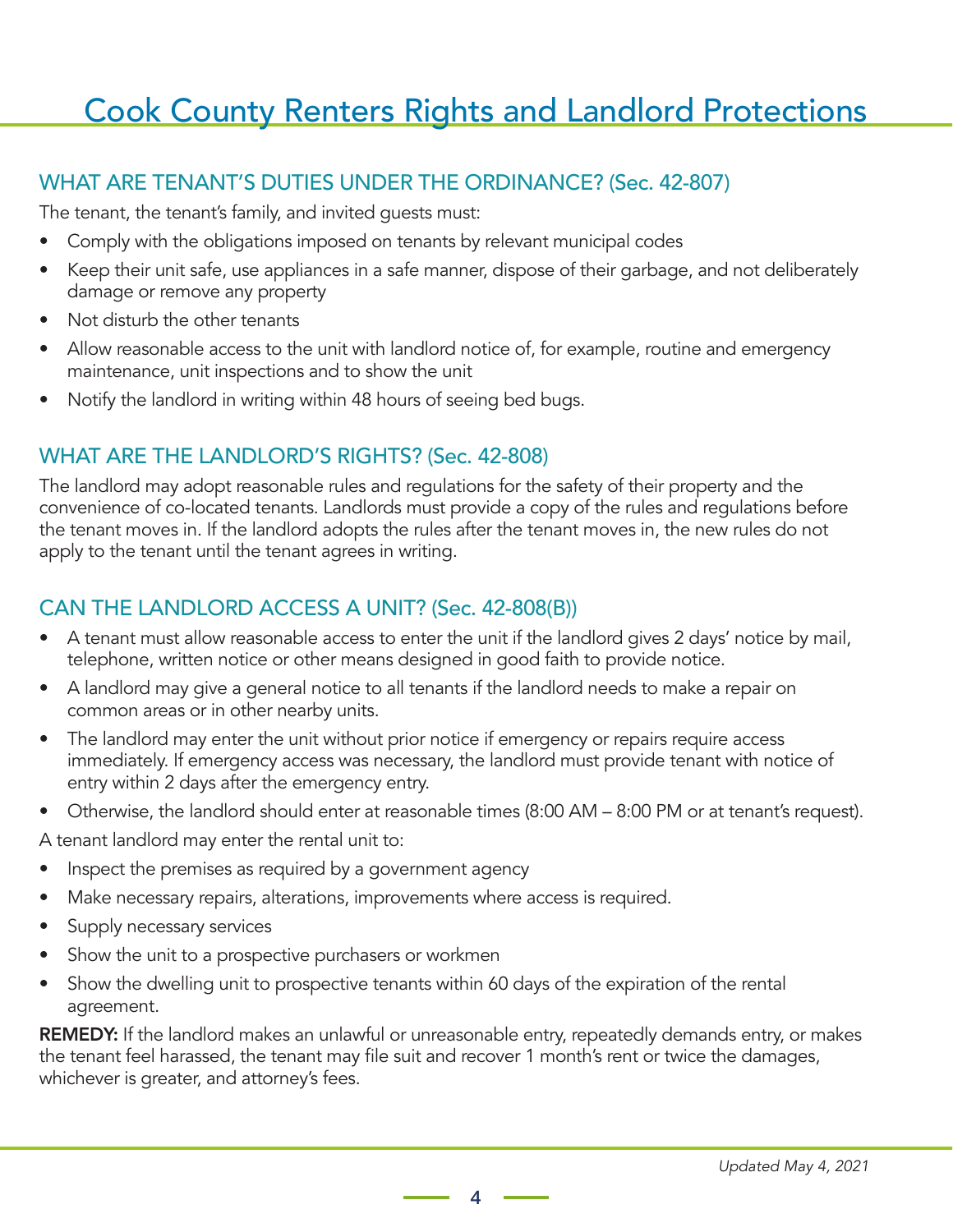#### WHAT IF THE TENANT VIOLATES THE LEASE? (Sec. 42-809)

LATE RENT. If the tenant pays rent late, the landlord can charge a late fee. If the tenant does not pay rent, the landlord may give the tenant a 5-day notice.

- The late fee is \$10 if the rent is \$1000 or less.
- If the rent is more, the late fee is \$10 plus 5% of the amount over \$1000.

#### REMEDY:

- The tenant has the right to pay the back rent during the 5-day notice. If the tenant does not pay, the landlord can file an eviction.
- The tenant still has the right to pay the rent and certain additional costs after the landlord has filed an eviction case. If rent and fees are paid in full, then the landlord must dismiss the case. The tenant can only "pay and stay" and cause the landlord to dismiss a court case 1 time.

#### OTHER LEASE VIOLATIONS

If the tenant violates the lease in a material way other than not paying rent, the landlord may give the tenant a 10-day notice.

**REMEDY:** The tenant has the right to fix the problem within the 10 days. If the landlord accepts the rent due or does not file an eviction 30 days after giving either a 5-day or a 10-day notice, then the landlord cannot file an eviction case.

**OTHER NON-RENEWAL.** The landlord needs to give the tenant a 60-day notice to renew or end the lease.

REMEDY: If the landlord does not give a 60-day notice, the tenant may stay for 120 days after written notice is given. During this time, the terms and conditions of the lease stay the same.

#### WHAT HAPPENS IF THE LANDLORD THINKS THE TENANT HAS ABANDONED THE UNIT? (Sec. 42-809(B)(2))

If the landlord believes that the tenant has abandoned the unit, the landlord can try to rent it to someone else. The landlord may decide that the tenant has abandoned the unit only if the tenant:

- Gave the landlord written notice that the tenant has abandoned the unit, or
- Has not been in the unit for 32 days, removed their property, and not paid rent.

If the landlord believes that the tenant has abandoned possessions in the unit, the landlord needs to hold onto the property and determine its value.

- For property without value: Throw away after 7 days without notice.
- For property with value: Give tenant written notice to remove property within 7 days. Landlord may sell the property and keep the proceeds for the tenant. The landlord may keep the money if the tenant does not claim it within 1 year.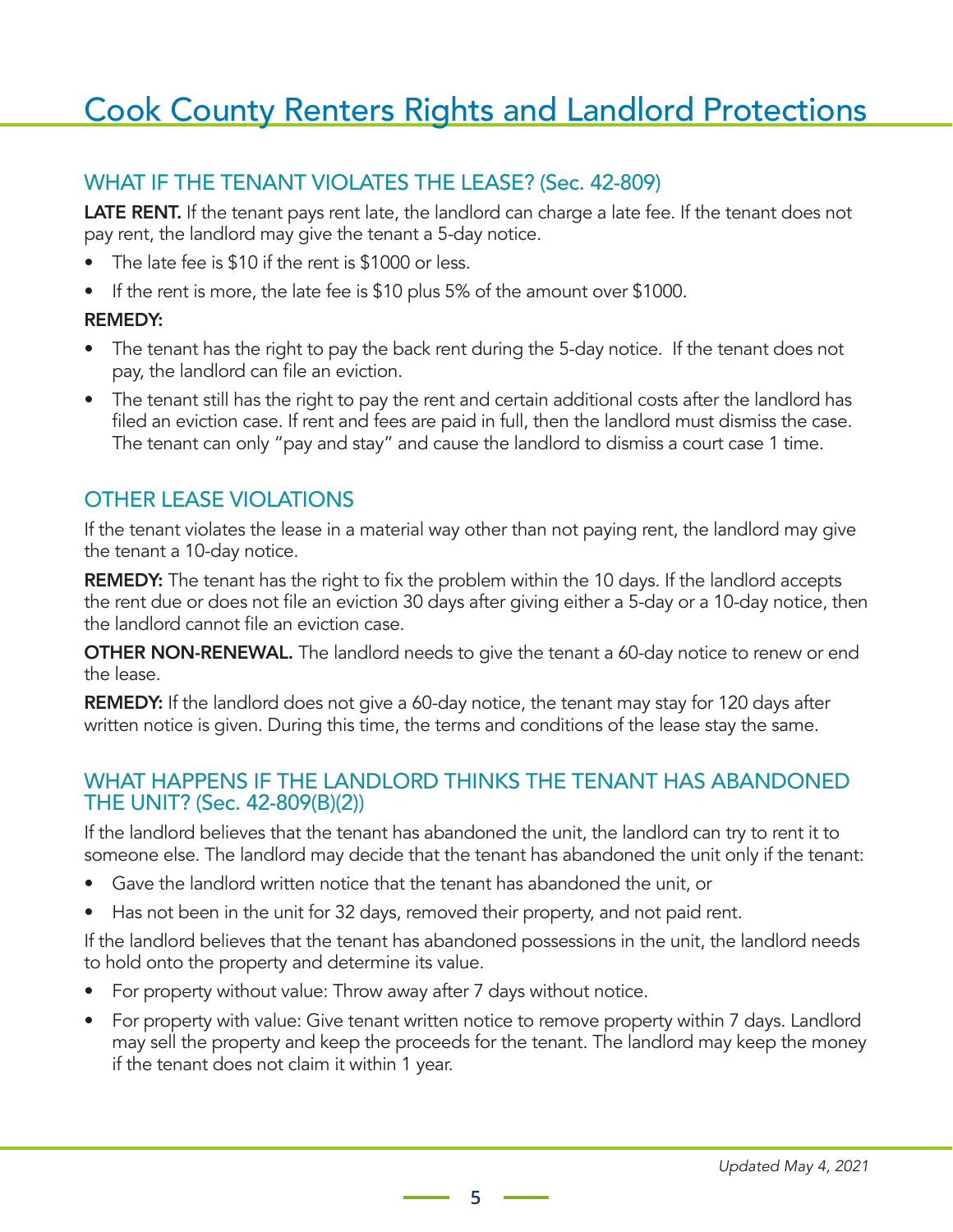#### CAN THE LANDLORD ACCEPT SUBLEASES? (Sec. 42-809)

The landlord should accept reasonable subleases.

If a tenant moves prior to the end of the rental agreement, the landlord must make a good faith effort to find a new tenant at a fair rent.

**BUT:** If the landlord is unsuccessful in re-renting the unit, the tenant remains liable for the rent, as well as the landlord's cost of advertising.

#### WHAT ARE THE REQUIREMENTS FOR MOVE-IN FEES? (Sec. 42-804)

A landlord may charge a move-in fee, but must:

- Charge a move-in fee only that is reasonable and related to the cost of the tenant moving in
- Give an estimate of the move-in fee which includes detail of the landlord's cost of the tenant moving in
- Not change the name of a fee or deposit to get around these rules.

#### WHAT HAPPENS WHEN THE TENANT THINKS THE LANDLORD IS RETALIATING? (Sec. 42-812)

The tenant has the right to complain or speaks publicly about their tenancy to governmental agencies or officials, police, media, community groups, tenant unions or the landlord.

The landlord cannot retaliate by terminating or threatening to end a lease, increasing rent, decreasing services, bringing or threatening to bring an eviction action, or refusing to renew a lease agreement in reaction to a tenant making a complaint.

The tenant may claim retaliation as a defense to an eviction or as a case against the landlord and shall receive damages and attorney's fees if the tenant succeeds.

**BUT:** The landlord may still end a lease or increase rent if the landlord has a legitimate reason to do so that is not related to any complaints by the tenant. The landlord may rebut the tenant's retaliation claim from 1-year prior by proving a legitimate, non-retaliatory basis for the conduct. A landlord's behavior is not retaliatory if a code violation was caused by the tenant, family member of the tenant, or guest of the tenant. If a tenant makes a complaint of retaliation after the notice of a rent increase, there will not be a presumption of retaliation.

**6**

#### FREE LEGAL ASSISTANCE:

Call (855) 956-5763 or visit www.cookcountylegalaid.org



Helping you resolve eviction, foreclosure, debt, and tax deed issues.

www.cookcountylegalaid.org